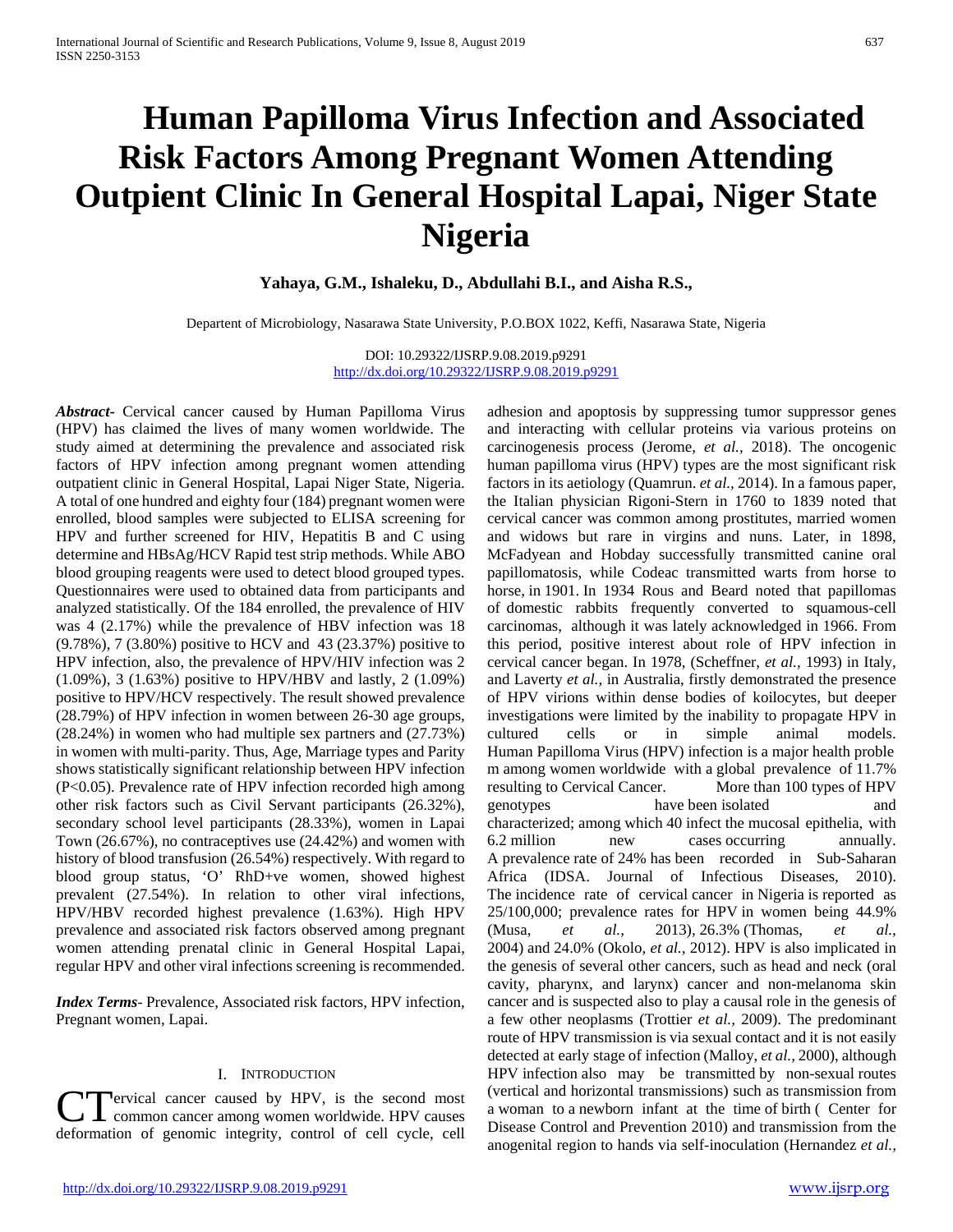2008).

# II. MATERIALS AND METHODS

## **Study area**

# Present day of Lapai, was originally called Badeggi (meaning small area) and came into existence in 1800 founded by Abdullahi Nabadeggi, later renamed as Lapai after the magration of old Lapai to Badeggi in 1937 (Muhammadu Kobo 1980). Lapai is the Headquaters of one of the twenty five local government area in Niger State of Nigeria. It is bounded in the North – East by Paikoro and Gurara local government, on the West by Agaie local government and on the South by Federal Capital Abuja and Kogi State. The favourable climate conditions couple with the vast gentle slope environment make it possible for people to settle (Garba I.M. 2007).

#### **Research Design**

 This research was a hospital based descriptive cross sectional survey conducted from the period of February, 2018 to May, 2018. Only consenting subjects were recruited and included in this study. Ethical approval was obtained from the ethical committee of the Hospital Management Board through the Medical Director of the Hospital. Informed consent and Demographic information was obtained from the participants using questionnaire.

#### **Sample Collection and Storages**

 Blood samples used for this research were collected from pregnant women visiting prenatal clinic aseptically by vein puncture using 2ml sterile disposable syringes and needles. Drops of blood samples were placed each on the three depressions of the glass slides and blood grouped were determined, before dispensed into labelled specimen bottles. The samples were allowed to clot and centrifuged for approximately 20 minutes at 3000 rpm within 30 minutes after collection at 3,000 rpm for 5 minutes to separate the serum. The sera were collected into tubes and screened for HIV, Hepatitis B and C immediately before stored in a refrigerator at -80C to avoid loss of bioactivity and contamination. Thereafter, they were subjected to ELISA screening and HPV-IgG determination.

#### **Blood Grouping Procedure:**

 All the materials required were set on the table and the Monoclonal Antibody (Mab) kit is placed in an Ice tray. Blood samples were brought to room temperature (18°C-25°C) A drop of blood sample was placed on the three depressions of the glass slide. A drop of Anti-A (blue bottle) was added into the 1<sup>st</sup> spot. A drop of Anti-B (yellow) was added into the 2<sup>nd</sup> spot. A drop Anti-D (colorless) was added into the  $3<sup>rd</sup>$  spot. The content in each well was mixed using fresh mixing stick. Agglutination was observed in the form of fined red granules within 30seconds. (Anti RhD took slightly longer time to agglutinate compared to Anti A and Anti B).

#### **HIV, HBV and HCV Rapid Test Determination:**

 Blood samples and buffer were brought to room temperature  $(15 - 30^0c)$  before use. The test strips were removed from the sealed and the assay is performed immediately after

HBV and HCV strips each with a disposable pipette and then the timer started. The results were raid after red line(s) appeared in the control band at 10 minutes.

# **Interpretation of HCV, HBsAg and HIV Rapid Test Results:**

A colored band appeared in the control band region (C) and another colored band appears in the  $T$  band region  $=$  Positive Result.One colored band appeared in the control band region (C) and no band appeared in the test band region  $(T)$  = Negative Result. No colored band appeared in the control band region (C) either band appeared or not in the test band region  $(T)$  = Invalid Result

# **Determination of HPV-IgG in Blood Samples**

 All reagents and samples were brought to room temperature (18°C-25°C) naturally for 30min before starting assay procedures. The Microelisa Strip plate is detachable, detached unused strips from the plate frame, were returned to the foil pouch with the desiccant pack, and resealed for preventing damps. Positive Control wells, Negative Control wells and Sample wells were set. 50µl Positive Control was added to each Positive Control well and 50µl Negative Control 50µl were added to each Negative Control well. 10µl sera blood and 40µl Sample Diluents' were added to each of the Sample wells.100µl of HRP-conjugate reagent was added to Positive Control wells, Negative Control wells and Sample wells, the wells were all covered with an adhesive strip and incubated for 60 minutes at 37°C. The Microtitre Plate was washed 4 times. 50µl Chromogen Solution A and B were added to each well and then gently mixed. The plate was protected from light and incubated for 15 minutes at 37°C. 50µl Stop Solution was added to each well and gently taps. The colored in the wells changed from blue to yellow. The Optical Density (O.D.) was raid at 450nm using an ELISA reader within 15 minutes after adding Stop Solution (Around 5 minutes is the best time.).

## **Statistical Analysis**

 Data obtained from the questionnaires used to obtained data from participants were analyzed using Chi-square $(X^2)$  and the test of significance was determined at P<0.05.

## III. RESULTS

 Table 1 showed the highest prevalence (28.99%) of HPV infection between ages of 26 to 30 years old and the lowest prevalence (0.00%) between ages of 36 to 40 years old. Statistics revealed a significant relationship between Age and HPV infection in pregnant women attending outpatient clinic in General Hospital Lapai (P=0.0260).

 Table 2 indicated a high prevalence (26.32 and 26.09%) of HPV infection among Civil Servants and Traders with the lowest prevalence (8.33%) among Teachers. P=0.7867 therefore, no significant relationship between Occupation and HPV infection. Prevalence of HPV infection among pregnant women with reverence to Educational status presented in Table 3 indicated high prevalence (28.33%) in secondary School level and lowest (9.38%) in Quranic level. P=0.3306 hence, no significant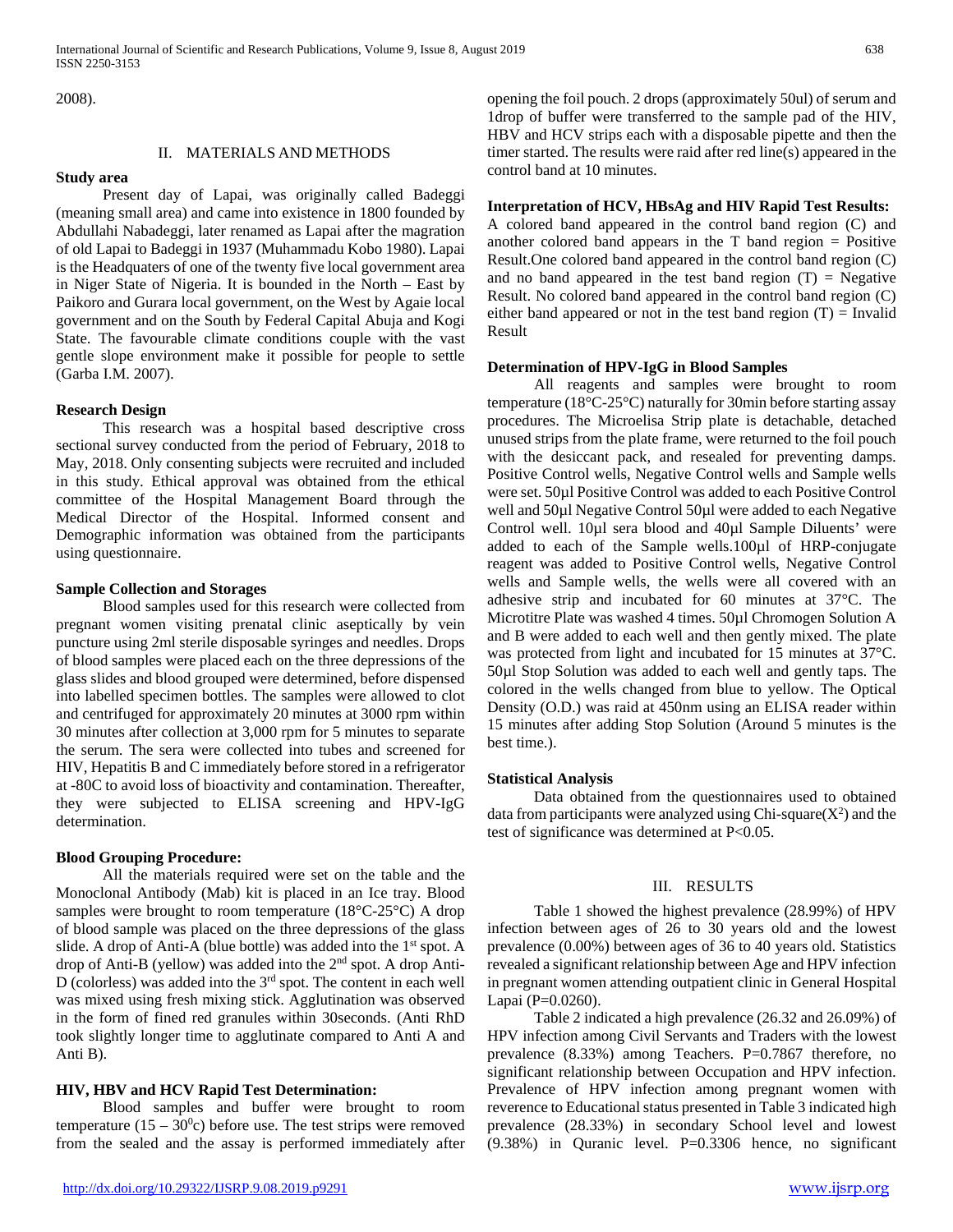relationship between Educational level and HPV infection among the women.

 In relation to other risk factors, there was a higher prevalence (22.45%) of HPV infection among women who don't use contraceptives as compared to (24.42%) those who uses contraceptives. P=0.3633, no significant relationship between oral contraceptives use and HPV infection. Types of marriage recorded highest prevalence (28.24%) among women with multiple sex partner (Polygamy Marriages) and lowest prevalence (19.19%) among women with single sex partner (Monogamy Marriages). Statistics showed a significant relationship between the type of marriages and HPV infection (P=0.0240). In relation to area of domicile, results showed higher prevalence (26.57%) of HPV infection among women leaving in Lapai town and lower rate (20.21%) of women leaving in surrounded villages. P=0.3899 thus, no significant relationship between area of domicile and HPV infection. With respect to parity, the prevalence (26.05%) was highest among women with multi-parity pregnancies and lowest rate (18.46%) among primps pregnancies history. Statistics showed a significant relationship between numbers of pregnancies and HPV infection with P=0.0240.While history of blood transfusion recorded a higher prevalence (26.14%) in women who had no history of blood transfusion and lowest rate (9.68%) in women who had transfusion history. P=0.9845 no significant relationship between transfusion history and HPV infection (Table 4).

 Table 5 showed, highest prevalence (27.54%, 25.86% and 25.00%) of HPV infection among women with positives blood grouped respectively, but lowest prevalence (0.00%) were recorded among pregnant women who had negatives blood grouped. Though; no significant relationship between blood group type and HPV infection were recorded (P=0.1974).

 Lastly, table 6 showed prevalence of HPV infection among pregnant women with other viral infections; out of 184 enrolled, the prevalence of HPV was (23.37%) while the prevalence of HBV infection was (9.78%), (3.80%) was HCV and (2.17%) was HIV infection respectively. There was a highest prevalence rate in women with HPV/HBV (1.63%) followed by HPV/HCV (1.09%) and lowest prevalence was recorded among women with history of HPV/HIV/HBV/HCV infections (0.00%). P=0.7274 therefore, no significant relationship between other viral infections and HPV infection among pregnant women visiting prenatal clinic in Lapai General Hospital.

## **Table 1: Prevalence of HPV Infection among Pregnant Women with Respect to Age**

| <b>No Samples</b> | No (%) Positive |
|-------------------|-----------------|
| 16                | 2(12.50)        |
| 47                | 13 (27.66)      |
| 69                | 20 (28.99)      |
| 49                | 8 (16.33)       |
|                   | 0(0.00)         |
| 184               | 43 (23.37)      |
|                   |                 |

 $X^2 = 11.0491$  df = 4 p-value = 0.02602

## **Table 2: Prevalence of HPV Infection among Pregnant Women with Respect to Occupation**

| <b>Occupation</b> | <b>No Samples</b> | No (%) Positive |  |  |
|-------------------|-------------------|-----------------|--|--|
| Farmer            | 33                | 8 (24.24)       |  |  |
| Trader            | 23                | 6(26.09)        |  |  |
| Teacher           | 12                | 1(8.33)         |  |  |
| Civil Servant     | 19                | 5(26.32)        |  |  |
| House Wife        | 97                | 23 (23.71)      |  |  |
| <b>Total</b>      | 184               | 43(23.37)       |  |  |
|                   |                   |                 |  |  |

 $X^2 = 1.7223$  df = 4 p-value = 0.7867

| Table 3: Prevalence of HPV Infection among Pregnant Women with Respect to Education |                   |                 |  |
|-------------------------------------------------------------------------------------|-------------------|-----------------|--|
| <b>Education</b>                                                                    | <b>No Samples</b> | No (%) Positive |  |

|                      | $1.000$ and $1.000$ |           |
|----------------------|---------------------|-----------|
| Non Formal Education | 45                  | 12(26.67) |
| Quranic              | 32                  | 3(9.38)   |
| Primary              | 21                  | 5(23.81)  |
| Secondary            | 60                  | 17(28.33) |
| Tertiary             | 26                  | 6(23.08)  |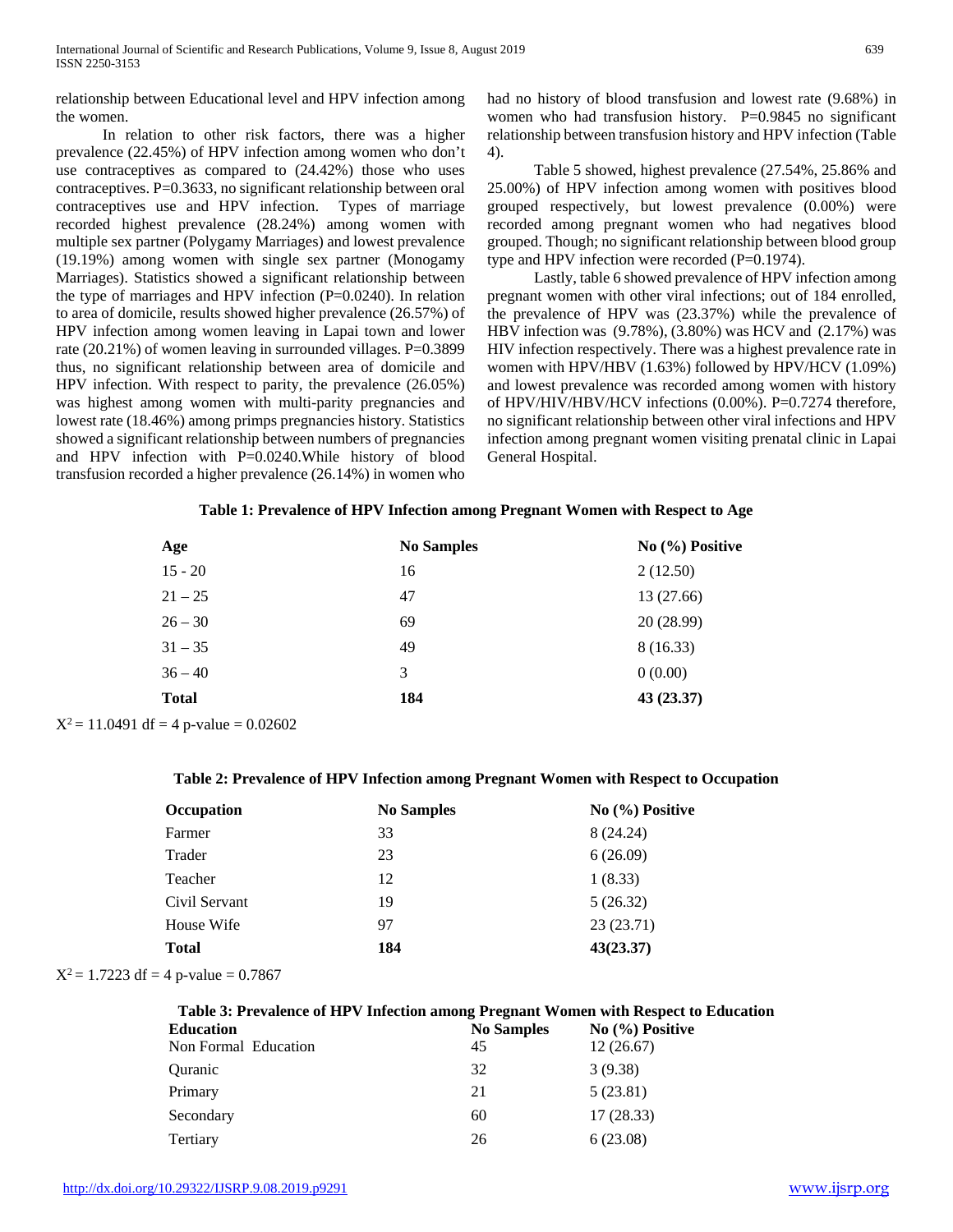| Total                                  | 184 | 43 |
|----------------------------------------|-----|----|
| $X^2 = 4.6018$ df = 4 p-value = 0.3306 |     |    |

# **Table 5: Prevalence of HPV Infection among Pregnant Women with Respect to Blood Group**

| <b>Blood Group</b>    | <b>No Samples</b>           | $No (%)$ positive |
|-----------------------|-----------------------------|-------------------|
| $A'$ Rhesus $D+VE$    | 36                          | 9(25.00)          |
| $B'$ Rhesus $D+VE$    | 58                          | 15 (25.86)        |
| $AB'$ Rhesus $D+VE$   | 18                          | 0(0.00)           |
| $O'$ Rhesus $D+VE$    | 69                          | 19 (27.54)        |
| A' Rhesus D-VE        |                             | 0(0.00)           |
| <b>B' Rhesus D-VE</b> | 1                           | 0(0.00)           |
| AB' Rhesus D-VE       |                             | 0(0.00)           |
| $O'$ Rhesus D-VE      | $\mathcal{D}_{\mathcal{L}}$ | 0(0.00)           |
| <b>TOTAL</b>          | 184                         | 43                |
| $\cdots$ $\cdots$     |                             |                   |

 $X^2 = 7.3278$  df = 4 p-value = 0.1974

| <b>Risk Factors</b>                   | N <sub>0</sub><br><b>Samples</b> | No<br>(%)<br><b>Positive</b> | ${\bf X}^2$ | p-value |
|---------------------------------------|----------------------------------|------------------------------|-------------|---------|
| <b>Contraceptives Use</b>             |                                  |                              |             |         |
| Yes                                   | 86                               | 21 (24.42)                   | 0.8263      | 0.3633  |
| No                                    | 98                               | 22(22.45)                    |             |         |
| <b>Type of Marriage</b>               |                                  |                              |             |         |
| <b>Sex</b><br><b>One</b><br>Partner   | 99                               | 19(19.19)                    | 10.0380     | 0.01501 |
| (Monogamy)                            |                                  |                              |             |         |
| Multiple Sex<br>Partner<br>(Polygamy) | 85                               | 24 (28.24)                   |             |         |
| Area of domicile                      |                                  |                              |             |         |
| Lapai Town                            | 90                               | 24 (26.67)                   | 0.7394      | 0.3899  |
| <b>Surrounding Villages</b>           | 94                               | 19 (20.21)                   |             |         |
| <b>Parity</b>                         |                                  |                              |             |         |
| Primps                                | 38                               | 12(18.46)                    | 12.9398     | 0.02395 |
| Multi-parity                          | 119                              | 31(26.05)                    |             |         |
| <b>Transfusion History</b>            |                                  |                              |             |         |
| Yes                                   | 31                               | 3(9.68)                      | 0.1552      | 0.9845  |
| No                                    | 153                              | 40(26.14)                    |             |         |

**Table 6: Prevalence of HPV Infection among Pregnant Women with other Viral Infections**

| Samples<br>Size | <b>HPV</b> | <b>HIV</b>                           |  | $\mathbf{I} \mathbf{V}$ | HBV CV |                            | HBV HCV HPV/H HPV/ HPV/H HPV/HBV/H<br>$\mathbf{C}\mathbf{V}$ |
|-----------------|------------|--------------------------------------|--|-------------------------|--------|----------------------------|--------------------------------------------------------------|
| 184             | 43         | $(23.37)$ $(2.17)$ $(9.78)$ $(3.80)$ |  |                         | (1.63) | 4 18 7 2(1.09) 3 2(1.09) 0 | (0.00)                                                       |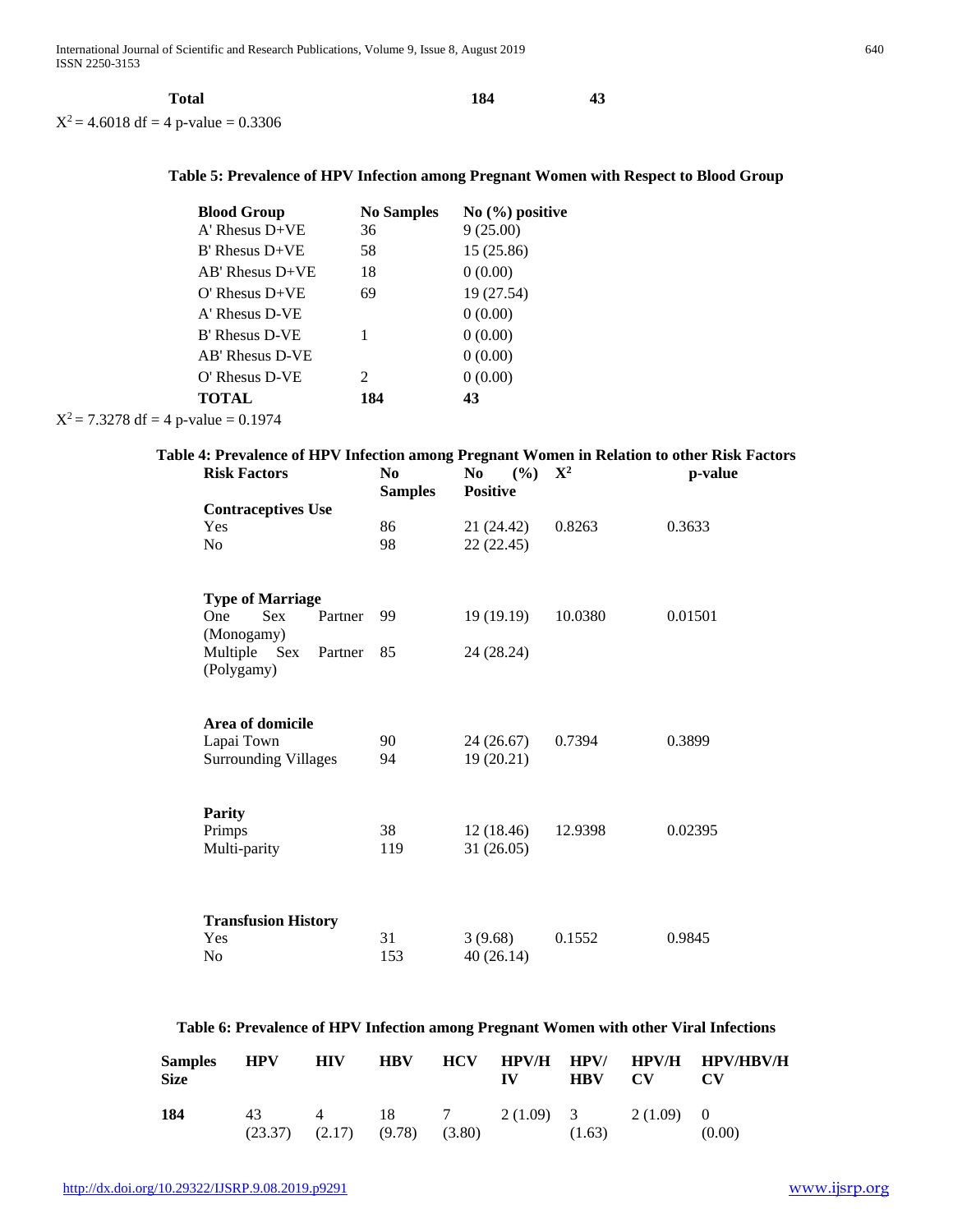$X^2 = 1.3073$  df = 3 p-value = 0.7274

## IV. DISCUSSION

 This study evaluated the prevalence of HPV infection among women in Lapai, Niger State of Nigeria with a total prevalence of 23.37% which is lower than prevalence (24.47%) reported among pregnant women attending antenatal care in General Hospital Minna, (Terese, *et al.,* 2015). However, record showed consistent HPV infection prevalence rates of 24.8%, 26.3% and 36.5% among women in Ibadan and Lagos (Thomas, *et al.,* 2004, Okolo, *et al.,* 2012 and Kehinde, *et al.,* 2017).

 Age specific, findings revealed an increase rate (28.99 and 27.66%) of HPV infection among women between 26-30years with decrease rate (16.33%) between  $\geq$ 31 years. Although early onset of sexual activity ( $\leq 15$  age), multi-parity and sexual promiscuity have been recognized as some of the significant risk factors for HPV infection (Nejo, *et al.,* 2018). Similar work carried out by Terese, *et al.,* (2015) in Minna, Nigeria is in line with this findings indicating a significant relationship (P=0.0260) between aged and HPV infection.

 In relation to occupational and educational status, the study shows high incident (26.32%) among Civil Servant follow by Traders (26.09%) P=0.7867. Whereas, prevalence rate were high among pregnant women in Secondary (28.33%) P=0.3306. These findings contradicted similar study by Terese, *et al.,* (2015). Who reported high prevalence (12.77%) in no formal education and lowest (2.84%) among Civil Servant. Consequently, these results may be attributed to lack of awareness about HPV infection and its implications at all level. However, statistics shows no significant relationship in the occupational and educational status. Our present study showed that the prevalence of HPV infection was higher in Multiple sex partner (28.24%), which was in agreement with a study conducted in China (Yanru, *et al.,* 2016). The low prevalence of HPV infection among single sex partner may be due to the protective effect against HPV infection generated by living with a partner. Statistic shows a significant relationship (P=0.0150) between HPV Infection and type of marriage. In relation to contraceptives, higher prevalence (22.45%) was among women that don't use contraceptives as compared to (24.42%) those that use contraceptives. It is reported that contraceptives use was significantly associated with HPV infection, while some other studies have failed to confirm such an association (Olusola, *et al.,* 2015). In our study, we didn't find a significant relationship between the use of contraceptives and HPV infection  $(P=0.3633)$ .

 The prevalence of HPV co-infected with other virus among women showed prevalence of 1.63, 1.09 and 1.09% in HPV/HIV, HPV/HBsAg and HPV/HCV respectively. The prevalence of HPV infection was high, in contrast to a much lower prevalence of other sexually transmitted infections (STIs) in the same geographical area (Jerome, *et al.,* 2018). P=0.7274 no significant relationship between HPV infection with co-virus. Although, various prospective and cross sectional studies from other parts of the world have shown that among HIV-1 infected patients, active, chronic and persistent HPV infection is more common in those with features of significant immunosuppresion AIDS defined as CD4<200cells/ul (Quamrun, *et al.,* 2014)

 The number of pregnancies was significantly associated (P=0.0150) with HPV infection, since the higher proportion of HPV infection was prevalent among women with multi-parity (26.05%) but was less amongst primp women (18.46%). This agrees with (Cancer research UK, 2013) which stipulate that women who have had 7 or more children had double the risk of HPV infection than women with only 1 or 2 children. They also found a doubling of risk of squamous cell cervical cancer with 3 or more children, compared to no children. This indicates that the risk of getting infected with the virus doubles with number of times a woman gives birth because of the occurrence of cervical trauma at the time of delivery. When a woman gives birth, there are tendencies of weakening and rupture of epithelial cells around the cervix there by enhancing chances of infection when in contact with the virus.

 High prevalence rate among women with blood Group A, B, and O Rhesus positives (25.0, 25.86 and 27.54%) and low rate 0.00% among all women with Rhesus Negatives were correlated with report by Yuzhalin, *et al.,* who revealed that carriage of non-O blood types increased the risk of ovarian cancer by 40-60% in premenopausal, but not in postmenopausal women (Yuzhalin, *et al.,* 2012). We did not observe a statistical significant relationship between ABO Blood group types and HPV infection in women  $(P=0.197)$ .

 We recorded higher prevalence (26.14%) in women without history of blood transfusion as against lower prevalence (9.68%) in women with history of blood transfusions. This suggests that blood transfusion has nothing to do with increase HPV infection rate. This result was correlated with report in 2005, by Sohrab, *et al.,* which demonstrated that the HPV16 genome exists in HIV patients who acquired HIV infection via transfusion and vertical transmission and who were, according to clinical history, sexually naive. Further study demonstrated that the HPV16 genome was also present in blood of healthy blood donors, suggesting a potential for transmission via the bloodstream. However, blood transmission of HPV as well as transmission via breast milk is implausible since HPV infection does not produce viremia (Cason *et al., 2005)*. P=0.9845 no statistical significant relationship between HPV infection and blood transfusion history. HPV infection prevalence among pregnant women in relation to area of domicile, recorded high prevalence (26.67%) in women leaving in Lapai town as compared to surrounding villages (20.21%) . This study agreed with report of high HPV prevalence and associated risk factors observed in the continuous transmission of the virus in Southwest Nigeria as against other part of Nigeria. (Nejo, *et al.,* 2018). P=0.9845 no statistical significant difference recorded.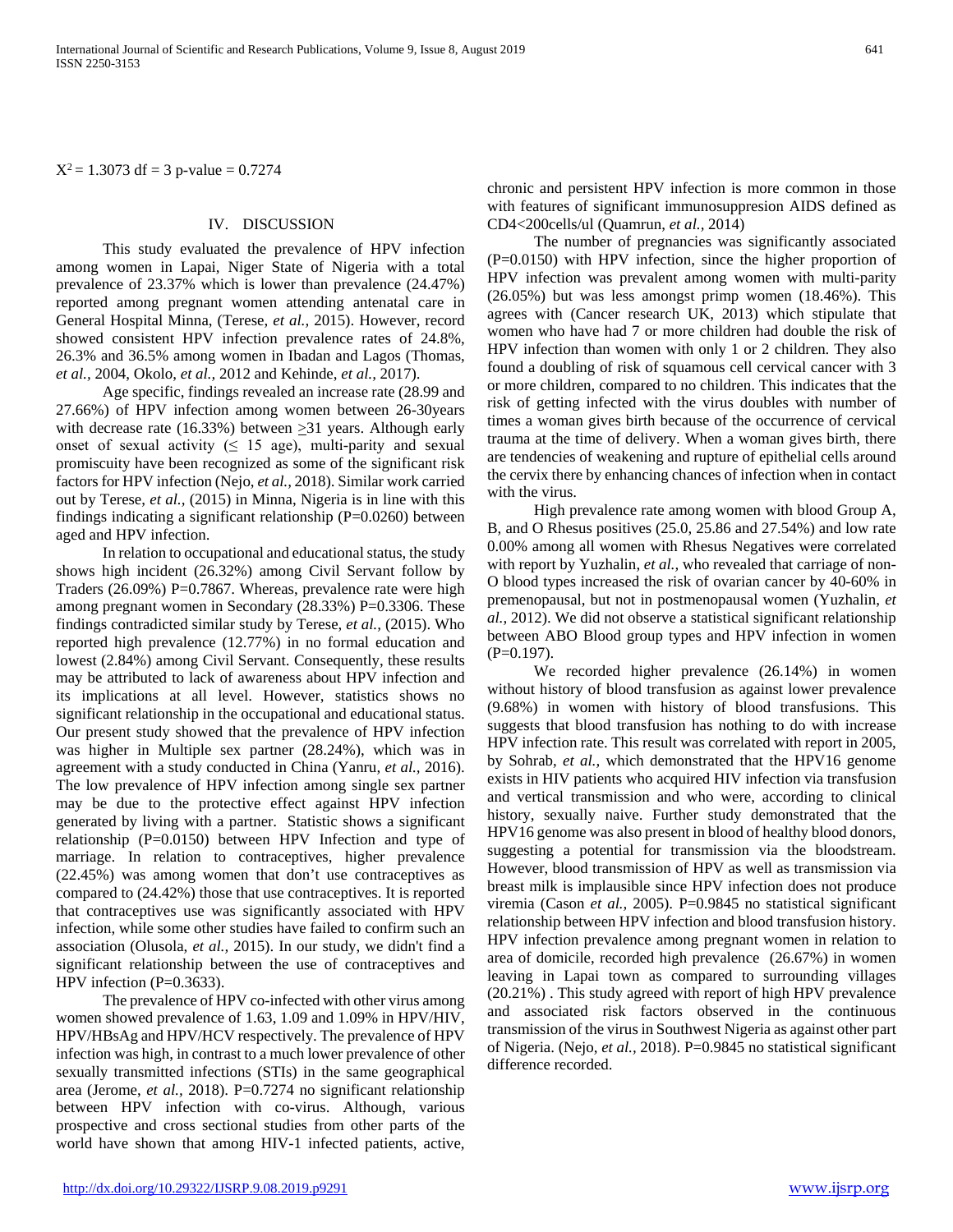#### V. CONCLUSION

 The prevalence of HPV infection was 23.37% which demonstrates an alarming rate among pregnant women in Lapai considering the danger of infection posed to the health of the woman and her baby it is recommended among others, that there is urgent needs for advocacy for women of childbearing age to undergo regular HPV screening and also increase the availability and affordability of immunization facilities across the country.

#### **ACKNOWLEDGEMENTS**

The editor of this book would like to express sincere thanks to all authors for their high quality contributions.

#### **REFERENCES**

- [1] Bauer H.M, Ting Y, Greer CE, Chambers JC, Tashiro CJ, Chimera J, Reingold A, Manos MM (1991): Genital human papillomavirus infection in female university students as Determined by a PCR-based method. JAMA 1991; 265:472-7.
- [2] Bennani B., C. Bennis, C. Nejjari, L. Ouafik, M.A. Melhouf, K. El Rhazi, K. Znati, H. Chaara, C. Bouchikhi and A. Amarti Riffi. (2012): Cervical Cancer Early Detection J Infect Dev Ctries, 6(7): 543-550.
- [3] Bodaghi, L.V. Wood, G. Roby, C. Ryder, S.M. Steinberg, and Z. Zheng. (2005): J Clin Microbiol, 43(11):5428–5434.
- [4] Cancer research UK, Cervical cancer risks and causes. (2013): http://www.cancerresearchuk.org
- [5] Centers for Disease Control and Prevention "CDC" (2010): FDA licensure of bivalent human papillomavirus vaccine (HPV2, Cervarix) for use in females and updated HPV vaccination recommendations from the Advisory Committee on Immunization Practices (ACIP). MMWR Morb Mortal Wkly Rep; 59:626-9.
- [6] Dutra I, Santos MR, Soares M, Couto AR, Bruges-Armas M, Teixeira F, Monjardino L, Hodgson S, Bruges-Armas J (2008): Characterisation of human papillomavirus (HPV) genotypes in the Azorean population, Terceira Island. Infect Agent Cancer 3:6.
- [7] IDSA. Journal of Infectious Diseases(2010): 202(12): 1789-1799.
- [8] Garba Ibrahim Magaji (2007): historical background of badeggi. Unpublished page 15-17.
- [9] Jerome Bigoni, Rosa Catarino, Caroline Benski, Manuela Viviano, Maria Munoz, Honore Tilahizandry, Patrick Petignat, and Pierre Vassilakos (2018): High Burden of Human Papillomavirus Infection in Madagascar: Comparison with Other Sexually Transmitted Infections: Arch Basic Appl Med. Feb; 6(1): 105–112. Published online May 4 PMCID: PMC5997288 NIHMSID: NIHMS968798 PMID: 29905313.
- [10] Kashima HK, Shah F, Lyles A, Glackin R, Muhammad N, Turner L, Van Zandt S, Whitt S, Shah K (1992): A comparison of risk factors in juvenileonset and adult-onset recurrent respiratory papillomatosis. Laryngoscope 1992; 102(1):9-13.
- [11] Kehinde Sharafadeen Okunade, Chidinma Magnus Nwogu, Ayodeji Ayotunde Oluwole and Rose Ihuoma Anorlu (2017): Prevalence and risk factors for genital high-risk human papillomavirus infection among women attending the out-patient clinics of a university teaching hospital in Lagos, Nigeria. Published online Nov 14. doi: [10.11604/pamj.2017.28.227.13979] PMCID: PMC5882206 PMID: 29629013
- [12] Keita N, Clifford G.M, Koulibaly M, Douno K, Kabba I, Haba M, Sylla B.S, van Kemenade F.J, Snijders P.J, Meijer C.J, Franceschi S (2009): HPV infection in women with and without cervical cancer in Conakry, Guinea. Br J Cancer 101:202-208.
- [13] McLaughlin-Drubin, M.E.; Crum, C. P. & Munger, K. (2011): Human papillomavirus E7 oncoprotein induces KDM6A and KDM6B histone demethylase expression and causes epigenetic reprogramming. Proc.Natl.Acad.Sci.U.S.A., Vol.108, pp. 2130-2135
- [14] Musa J, Taiwo O, Achenbach C. Achenbach, S. Olugbenga, B. Berzins, A.S. Sagay, J.A. Idoko, P.J. Kanki and R.L. (2013): Murphy. Arch Gynecol Obstet, 288(6): 1365-1370.
- [15] Muhammadu Kobo (1980): Brief History of Lapai Emirate; first edition. Published by "FOURTH DIMENSION PUBLISHERS". 179 zik avenue Enugu, Nigeria. Printed by Gaskiya corporation Ltd Zaria.
- [16] Ndams I.S, Joshua I.A, Luka S.A, Sadiq H.O. and Ayodele S.B. (2010): Ann Nigerian Med Journal, 4(1):14-17.
- [17] Nejo Y.T, Olaleye D.O, and Odaibo G.N (2018): Prevalence and Risk Factors for Genital Human Papillomavirus Infections Among Women in Southwest Nigeria. The publisher's final edited version of this article is available at Arch Basic Appl Med.
- [18] Ogedegbe G, Cassells AN, Robinson CM, DuHamel K, Tobin JN, Sox CH, Dietrich AJ (2005): Perceptions of barriers and facilitators of cancer early detection among low-income minority women in community health centers. J Natl Med Assoc 97:162-170.
- [19] Okolo C, Franceschi S, Adewole I, Thomas J.O, Follen M, Snijders P.J, Meijer C.J, Clifford G.M (2012): Human papillomavirus infection in women with and without cervical cancer in Ibadan, Nigeria. Infect Agent Cancer  $5:24$
- [20] Olusola Anuoluwapo Akanbi, Abiodun Iyanda, Folakemi Osundare, and Oluyinka Oladele Opaleye (2015): Perceptions of Nigerian Women about Human Papilloma Virus, Cervical Cancer, and HPV Vaccine. Department of Medical Microbiology and Parasitology, College of Health Sciences, Ladoke Akintola University of Technology, PMB 4400, Osogbo, Nigeria.
- [21] Onuki M, Matsumoto K, Satoh T, Oki A, Okada S, Minaguchi T, Ochi H, Nakao S, Someya K, Yamada N, Hamada H, Yoshikawa H (2009): Human papillomavirus infections among Japanese women: age-related prevalence and type-specific risk for cervical cancer. Cancer Sci 100:1312-1316.
- [22] Quamrun Nahar, Farhana Sultana, Anadil Alam, Jessica Yasmine Islam, Mustafizur Rahman, Fatema Khatun, Nazmul Alam, Sushil Kanta Dasgupta, Lena Marions, Ashrafunnessa, Mohammed Kamal, Alejandro Cravioto, and Laura Reichenbach (2014): Genital Human Papillomavirus Infection among Women in Bangladesh: Findings from a Population-Based Survey. Department of Pathology, Singapore General Hospital, Singapore. Int J STD AIDS. Dec;25(14):1013-21. doi: 10.1177/0956462414528315. Epub Mar 19. PLoS One; 9(10): 107675. tay.sun.kuie@sgh.com.sg. journal.pone.0107675 PMCID: PMC4182674 PMID: 25271836.
- [23] Scheffner, M.; Huibregtse, J. M.; Vierstra, R. D. & Howley, P. M. (1993): The HPV-16 E6 and E6-AP complex functions as a ubiquitin-protein ligase in the ubiquitination of p53. Cell., Vol.75, pp. 495-505
- [24] Smith, J.S., Lindsay, L., Hoots, B., Keys, J., Franceschi, S., Winer, R. and Clifford, G.M. (2007): Human papillomavirus type distribution in invasive cervical cancer and high-grade cervical lesions: a meta-analysis update. Int J Cancer, 121, 621-632.
- [25] Swarz T.F (2007): Human papillomavirus -16/18 candidate vaccine adjuvanted with AS04 and its impact on the incidence of cervical cancer. Expert Rev Obstet Gynecol 2:1320-1323.
- [26] Syrjanen K, Shabalova I, Petrovichev N, Kozachenko V, Zakharova T, Pajanidi J, Podistov J, Chemeris G, Sozaeva L, Lipova E, Tsidaeva I, Ivanchenko O, Pshepurko A, (2006): Oral contraceptives are not an independent risk factor for cervical intraepithelial neoplasia or high-risk human papillomavirus infections. Anticancer research; 26:4729–4740. Crow JM. HPV: The global burden. Nature. 2012;488:S2–3.
- [27] Terese E. Azua, Priscilla Y. Orkaa and Regina A.I. (2015): Prevalence of Human Papilloma Virus (HPV) Infection among Pregnant Women attending Antenatal Care at General Hospital, Minna – Nigeria. Journal of Microbiology and Biotechnology: Scholars Research LibraryJ. Microbiol.<br>Biotech. Res., 2015, 5 (3):38-44 Res., 2015, 5 (3):38-44<br>archlibrary.com/archive.html) ISSN; 2231 -3168 (http://scholarsresearchlibrary.com/archive.html) ISSN; CODEN (USA). JMBRB438.
- [28] Tseng, C. J., C. C. Pao, J. D. Lin, Y. K. Soong, J. H. Hong, and S. Hsueh. (1998): Detection of human papillomavirus types 16 and 18 mRNA in peripheral blood of advanced cervical cancer patients and its association with prognosis. J. Clin. Oncol. 17 : 1391-1396.
- [29] Thomas J.O, Herrero R, Omigbodun A.A, Ojemakinde K, Ajayi IO, Fawole A, Oladepo O, Smith J.S, Arslan A, Munoz N, Snijders P.J, Meijer C.J, Franceschi S (2004): Prevalence of papillomavirus infection in women in Ibadan, Nigeria: a population-based study. Br J Cancer 90:638-645.
- [30] Xi L.F, Toure P, Critchlow C.W, Hawes S.E, Dembele B, Sow PS, Kiviat N.B (2003): Prevalence of specific types of human papillomavirus and